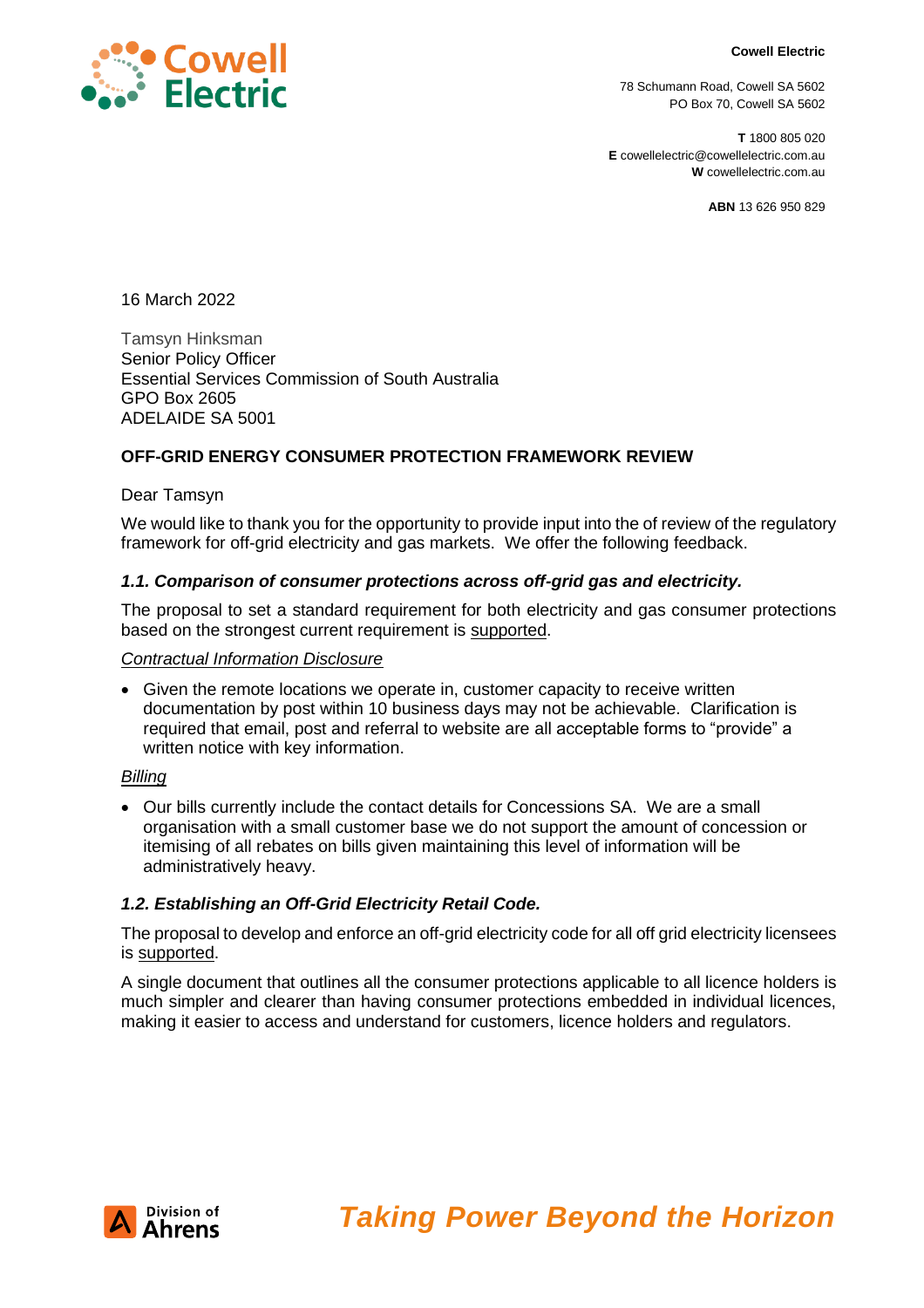# *2.1. Hardship Protections.*

#### *Hardship Policy, Programs and Processes*

The proposal to require retailers to have documented policies and processes around hardship is supported.

However, we ask due consideration be given to the relatively limited administrative capacity of small off-grid retailers/distributors compared to most of their on-grid counterparts to which the National Energy Consumer Framework (NECF) applies.

## *Payment Options/Payment Plans/Late Payment Fees*

The proposals to require retailers to offer Centrepay as a payment option, to take a customer's capacity to pay into account when setting payment plans and to waive late fees for payment plan customers are supported.

These are already standard practice for Cowell Electric, so it should not pose a material administrative impact should they be required by an off-grid retail code.

## *2.2. Disconnection Protections.*

## *Customer Applied for Assistance*

The proposal to align with the National Energy Retail Law (NERL) condition that a customer can not be disconnected if they have formally applied for a rebate, concession or relief and a decision on that application has not been made, is supported.

## *Protected Period*

The proposal to align the protected period with the NERL is supported for post-pay customers.

## *Unresolved Complaints*

The proposal to align with the NERL condition that a customer can not be disconnected where a complaint has been made in relation to the proposed reason for disconnection and that complaint remains unresolved is supported.

## *Life Support Equipment*

The proposal to align the Life Support Equipment (LSE) definitions/obligations with obligations in the National Energy Retail Rules (NERR) is not supported.

We respectfully request due consideration must be given to the relatively limited administrative capacity of small off-grid retailers/distributors compared to most of their on-grid counterparts to which the NECF/NERR applies. This is particularly so given the on-grid framework's gearing towards retailers holding responsibility for proactively managing customers who have identified that they would like to apply for life support customer status vs the current off-grid framework which is more focused on individual customer responsibility for obtaining medical sign off before registering a life support device.

Increasing both the scope and the administrative burden of the existing off-grid (retail licence and pre-payment code) life support definition seems counter intuitive as it would potentially reduce the capability during an outage for distribution first responders to identify and prioritize customers that have a genuine life dependent need for power supply.

# *3.2. Prepayment – Support for Customers Experiencing Payment Difficulties.*

The proposals to introduce a standard contract that covers both pre-pay and post-pay arrangements, and to remove the pre-pay trial period and subsequent right to charge exit and reversion costs, are supported.